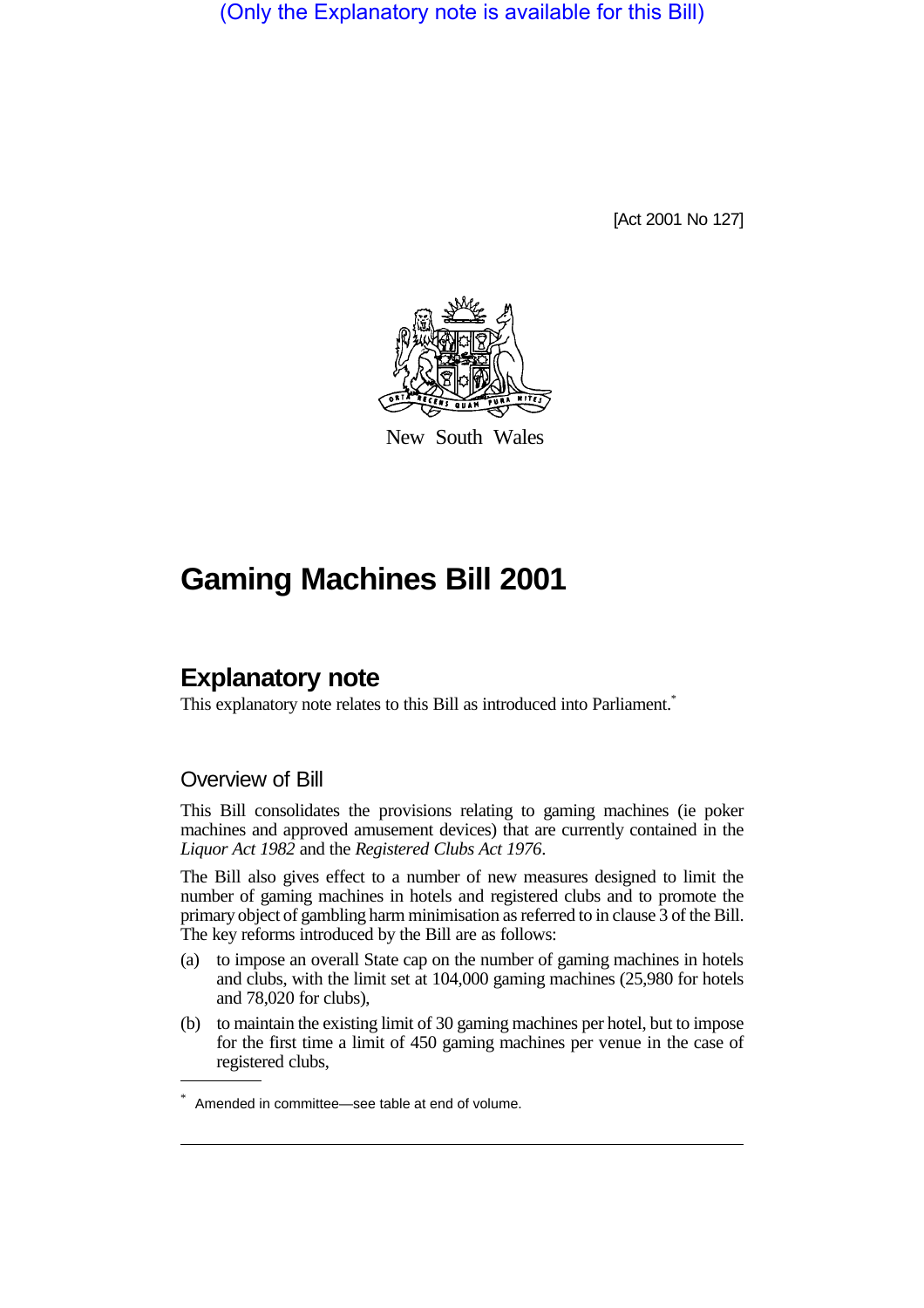Explanatory note

- (c) to require, in the case of clubs that currently have venues with more than 450 gaming machines, those venues to relinquish, over a 5-year period, 10% of their machines or such number as would bring the number of gaming machines at the venue to within the 450 machine limit.
- (d) to introduce a scheme under which poker machine entitlements (as allocated by the Liquor Administration Board) may be traded by hoteliers and clubs so long as for every 2 entitlements that are sold, one is forfeited to the Board,
- (e) to provide for the keeping of additional gaming machines (referred to as "hardship gaming machines") on the grounds of financial hardship or in accordance with transitional arrangements arising out of the existing freeze on gaming machine numbers in hotels and clubs,
- (f) to require a social impact assessment to be provided by a hotelier or club, and to be approved by the Board, before additional gaming machines may be kept in the hotel or club or before any gaming machine may be kept in a new hotel or new club,
- (g) to require hoteliers and clubs to switch off their gaming machines for certain periods of the day,
- (h) to implement a number of other new harm minimisation measures (that will also apply in most cases to the casino) such as prohibiting all gaming machine advertising and signage, restricting prizes and schemes that promote or market gaming machine activities (eg player reward schemes), and requiring formal arrangements to be entered into in order to provide problem gambling counselling services for patrons in hotels, clubs and the casino,
- (i) to control and restrict club amalgamations (eg a limit of 4 amalgamations per club is set and clubs will only be allowed to amalgamate with other clubs that are in the same area),
- (j) to prohibit clubs, and club secretaries and managers, from holding hotelier's licences or acquiring financial interests in hotels,
- (k) to provide that the Crown is not liable for any damages or compensation because of the enactment or operation of the proposed Act.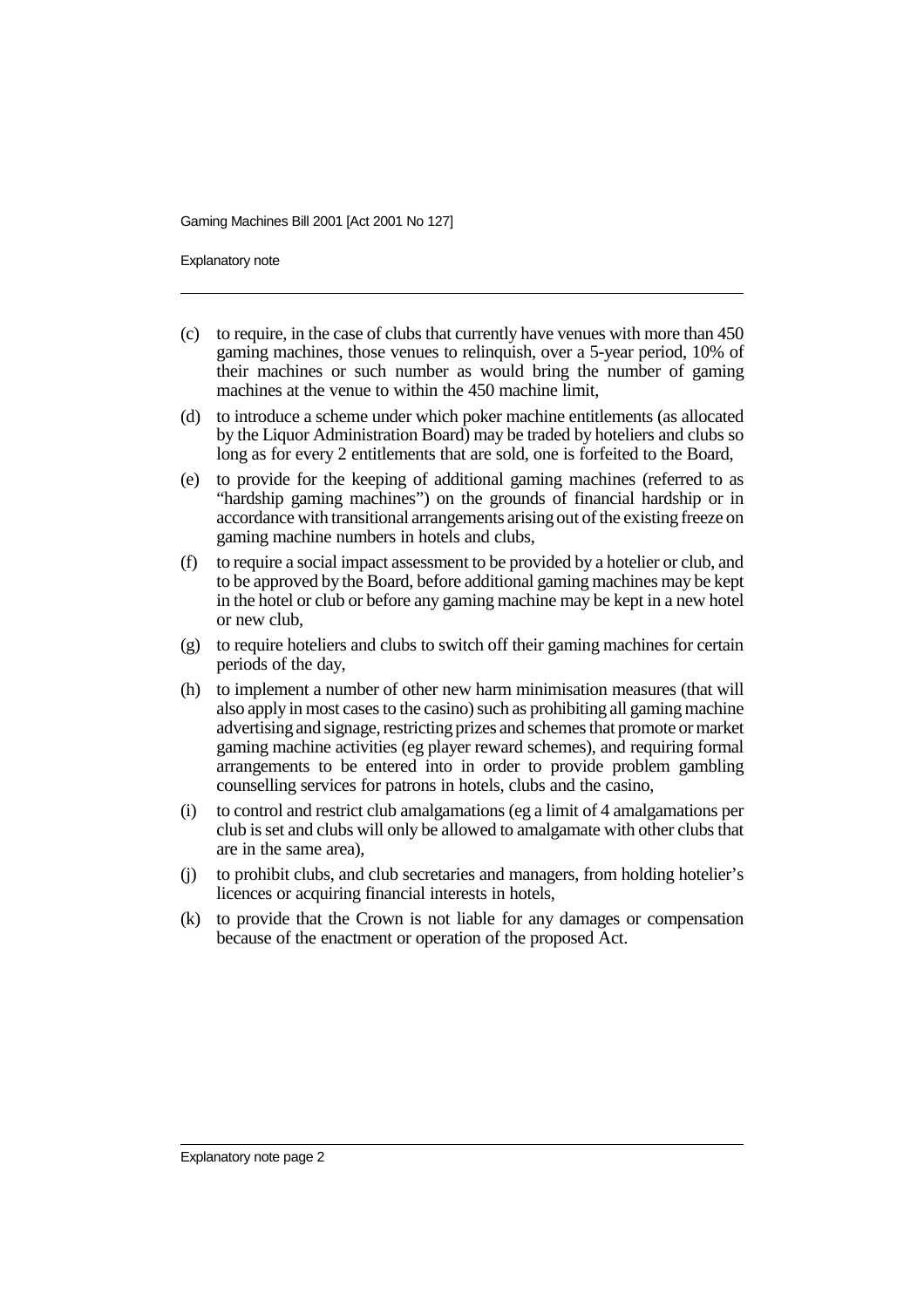Explanatory note

#### Outline of provisions

## **Part 1 Preliminary**

Part 1 (**clauses 1**–**9**) contains provisions dealing with the name of the proposed Act, its commencement, the primary object of gambling harm minimisation, definitions for the purposes of the proposed Act, and other general matters relating to the operation of the proposed Act. A primary purpose test in respect of hotels is specified for the purposes of the proposed Act (namely, that the primary purpose of the business conducted in the hotel is the sale of liquor by retail and that the keeping or operation of gaming machines is not to detract from the character of the hotel or from the enjoyment of persons using the hotel otherwise than for gambling).

## **Part 2 Limitations on gaming machine numbers**

Part 2 (**clauses 10**–**13**) sets the cap on gaming machine numbers (ie 104,000 is set as the overall State cap, with a maximum of 30 gaming machines per hotel and 450 gaming machines per club venue) and requires the number of gaming machines in those club venues that currently have more than 450 gaming machines to be reduced over a 5-year period in accordance with the regulations.

## **Part 3 Poker machine entitlements and hardship gaming machines**

Division 1 (**clause 14**) contains general provisions relating to the operation of Part 3. The allocation of poker machine entitlements and the approval of hardship gaming machines will be subject to the overall State cap.

Division 2 (**clauses 15**–**25**) provides for the allocation of poker machine entitlements by the Board in accordance with the arrangements approved by the Director-General of the Department of Gaming and Racing. Poker machine entitlements will initially be allocated for the frozen number (being the number determined by the Board) of poker machines in a hotel or club. Certain restrictions are placed on the allocation of poker machine entitlements (eg they are not to be allocated in respect of hardship gaming machines until 3 years after the commencement of the proposed Act). Poker machine entitlements are transferrable, but only in accordance with certain requirements. The forfeiture of one entitlement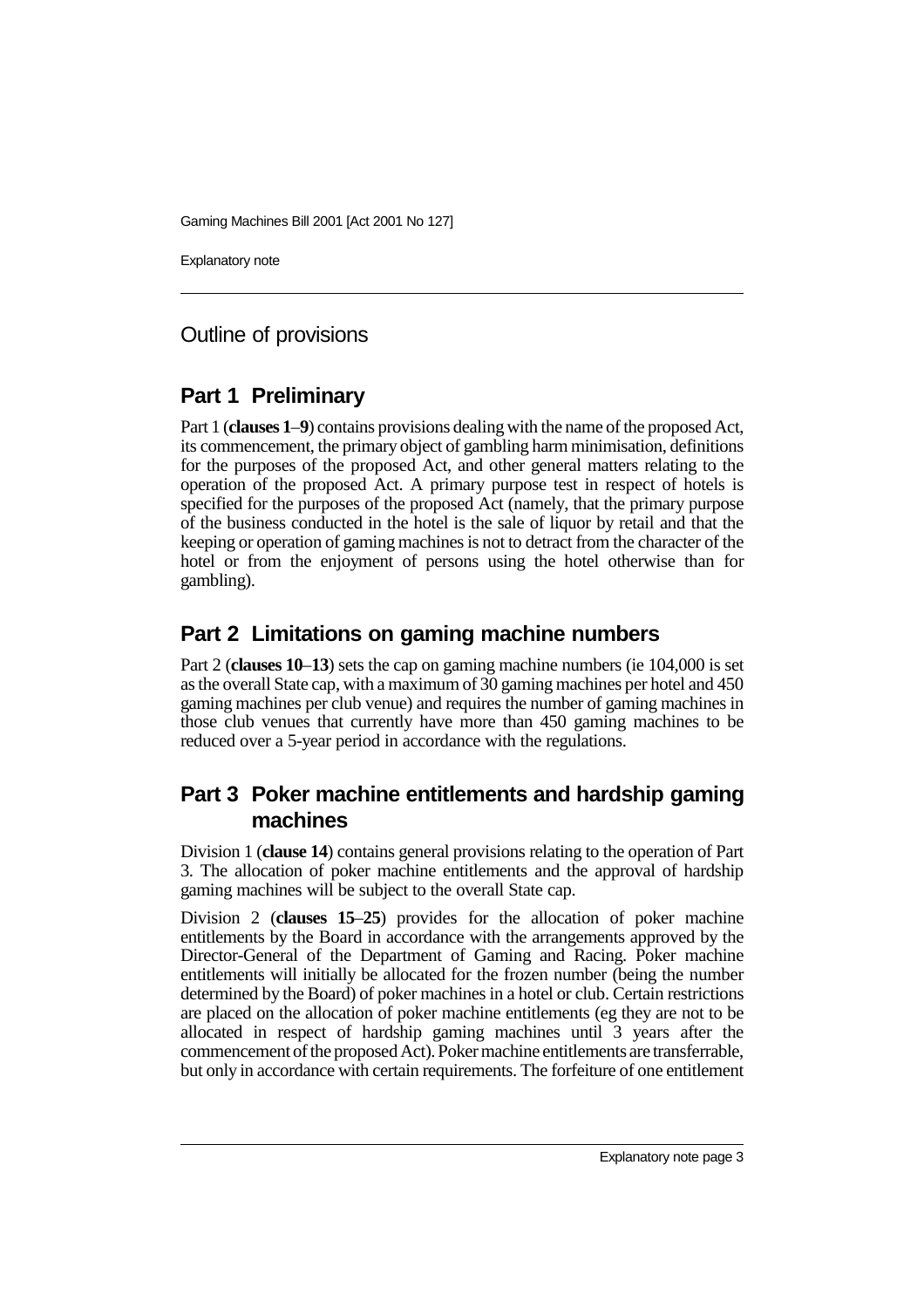Explanatory note

for every 2 transferred to another hotel or club venue is required and also when a hotelier's licence is removed to other premises more than 1 kilometre from the previous premises.

Division 3 (**clauses 26**–**31**) provides for the approval by the Board of the keeping of hardship gaming machines by hoteliers and clubs in certain circumstances. The approval to keep a hardship gaming machine must be forfeited if the hotelier or club concerned is to be allowed to transfer poker machine entitlements.

## **Part 4 Gambling harm minimisation measures**

Division 1 (**clauses 32**–**37**) provides that when a hotelier or club applies for additional gaming machines or applies to keep gaming machines in a new hotel or new club, a social impact assessment must be provided to the Board in connection with the application. The assessment must be approved by the Board before the application may be granted. The assessment will have to satisfy the requirements specified under the regulations.

Division 2 (**clauses 38**–**42**) imposes requirements on hoteliers and clubs to shutdown their gaming machines for certain periods. Until 1 May 2003, an interim 3-hour shutdown period (6 am to 9 am) is imposed. After that date, a general 6 hour shutdown period will apply (4 am to 10 am) unless the hotelier or club has the Board's approval to reduce the shutdown period on weekends and public holidays to the period between 6 am and 9 am on those days. In the case of hotels and club that are "early openers", different times can be approved by the Board so long as the length of the relevant shutdown period is not reduced.

Division 3 (**clauses 43**–**49**) contains a number of additional gambling harm minimisation measures. In particular, a prohibition on all gaming machine advertising and signage is introduced for hotels and clubs (eg signs that draw attention to the availability of gaming machines in hotels and clubs and signs that use terms or expressions frequently associated with gambling). Promotional prizes that are offered by hoteliers and clubs will also be regulated. Hoteliers and clubs will be required to arrange for problem gambling counselling services to be made available for patrons and will also be required to establish and conduct patron selfexclusion schemes.

Division 4 (**clauses 50**–**55**) contains provisions relating specifically to the operation of gaming machines by persons under the age of 18 years. If a minor operates a gaming machine in a hotel or club (which is an offence on the part of the minor), the hotelier, or the club and the club secretary, also commit an offence. Minors are also not permitted in gaming machine areas of clubs.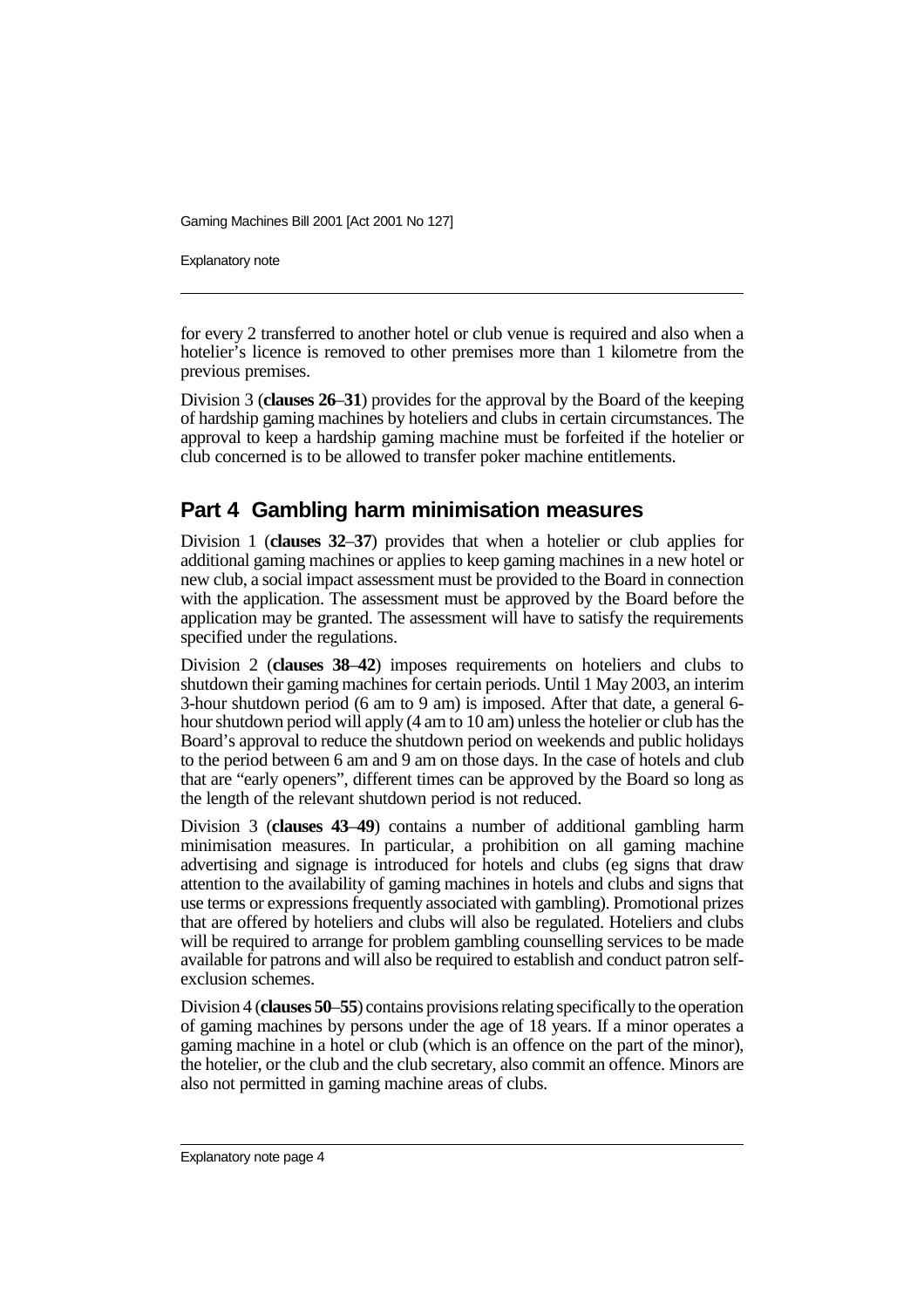Explanatory note

## **Part 5 Administrative controls in relation to gaming machines**

Division 1 (**clauses 56**–**61**) requires the authorisation of the Board in order to keep or dispose of approved gaming machines. The authorisation to keep gaming machines in a hotel is subject to the hotel primary purpose test, and gaming machines cannot be authorised to be kept in retail-shopping centres.

Division 2 (**clauses 62**–**66**) provides for the declaration by the Board of gaming machines as approved gaming machines.

Division 3 (**clause 67**) enables certain administrative functions of the Board in relation to approved gaming machines to be exercised by other persons.

## **Part 6 Miscellaneous offences**

Part 6 (**clauses 68**–**81**) contains offences in relation to the keeping and operation of gaming machines as well as in relation to other gaming machine-related matters. In particular, hoteliers will (as they are at present under the *Liquor Act 1982*) be required to keep their gaming machines in gaming rooms if they have more than 10 machines.

## **Part 7 Gaming-related licences**

Division 1 (**clauses 82** and **83**) contains definitions for the purposes of Part 7 and specifies the different types of gaming-related licences under the proposed Act and the authority conferred by those licences. The provisions of Part 7 depart from the existing provisions of the *Liquor Act 1982* and the *Registered Clubs Act 1976* only to the extent that the gaming-related licence scheme will no longer make a distinction between poker machines and approved amusement devices.

Division 2 (**clauses 84**–**87**) requires a gaming-related licence to be held in order to do certain things such as manufacture or sell gaming machines. The offences under Division 2 are substantially the same as the existing offences under the *Liquor Act 1982* and the *Registered Clubs Act 1976*.

Division 3 (**clauses 88**–**113**) sets out the details of the gaming-related licensing scheme. These provisions include the requirement for a periodic licence fee.

Division 4 (**clauses 114**–**116**) prohibits key officials and former key officials (ie specified public servants and members of the Police Service) from holding a gaming-related licence or being employed by the holder of such a licence, or from having a financial interest in the business of the holder of a gaming-related licence.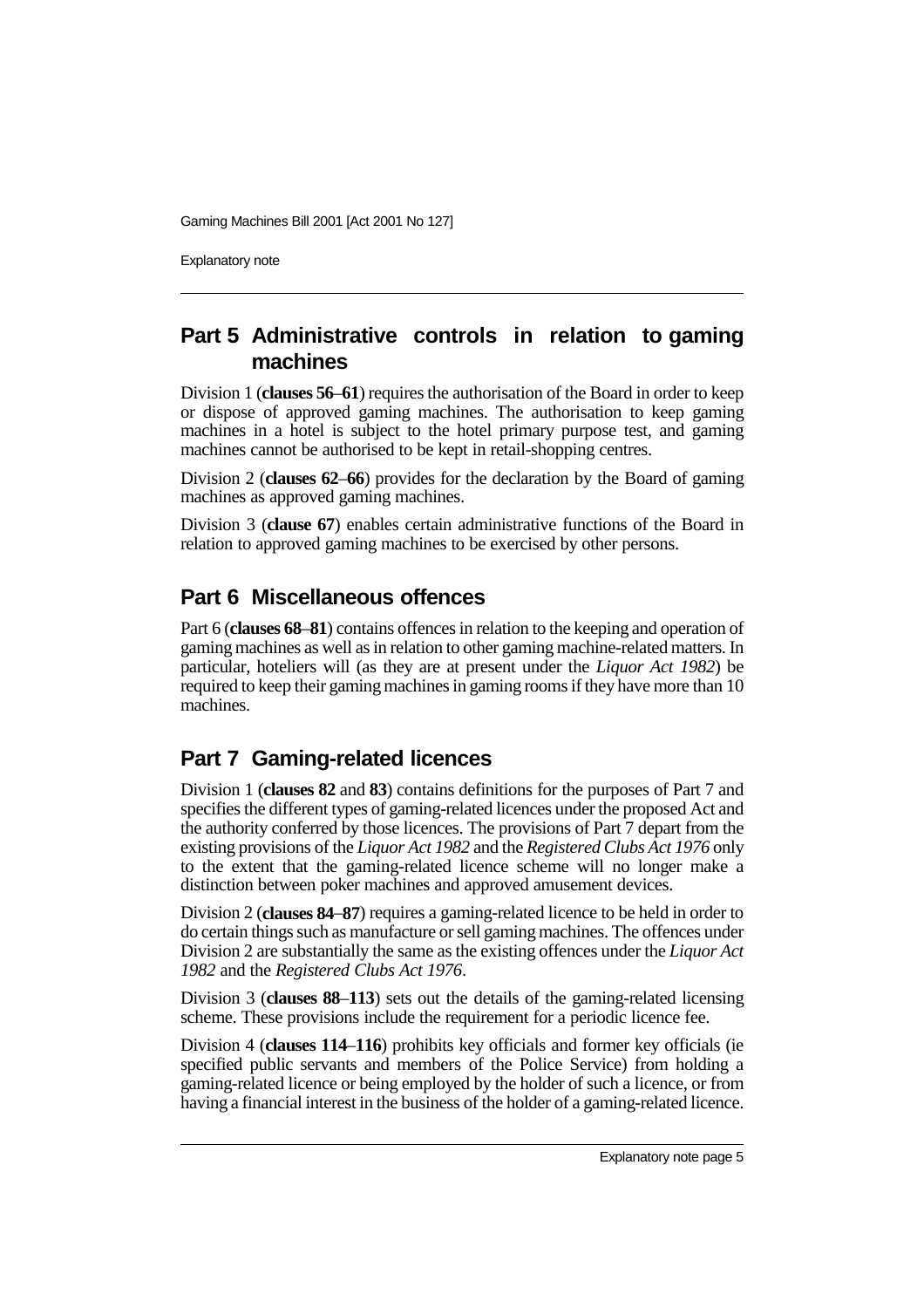Explanatory note

Division 5 (**clauses 117**–**126**) contains a number of other miscellaneous provisions relating to gaming-related licences.

## **Part 8 Complaints and disciplinary action**

Part 8 (**clauses 127**–**131**) deals with complaints to the Licensing Court against hoteliers, registered clubs, gaming-related licensees and close associates of hoteliers and licensees. The grounds on which a complaint may be made include the contravention by a hotelier or club of any provision of the proposed Act. The disciplinary powers of the Court in relation to a complaint include the imposition of a pecuniary penalty and the cancellation of the hotelier's or club's authorisation to keep gaming machines.

## **Part 9 Authorised CMS**

Part 9 (**clauses 132**–**140**) contains provisions relating to the operation of an authorised centralised monitoring system for gaming machines in hotels and clubs. TAB is to have an exclusive licence to operate an authorised CMS for a 15-year period. Hoteliers and clubs must ensure that their gaming machines are connected to the authorised CMS, and a monitoring fee is payable to the CMS licensee.

#### **Part 10 Linked gaming systems**

Division 1 (**clauses 141** and **142**) contains definitions and other preliminary provisions for the purposes of Part 10 which deals with inter-hotel or inter-club linked gaming systems (ie linked gaming systems operating in a hotel or club but that include specially approved gaming machines that are kept and operated in other venues).

Division 2 (**clauses 143**–**147**) deals with the licensing of inter-hotel linked gaming systems. TAB is to have an exclusive licence to operate a linked inter-hotel gaming system for a 15-year period.

Division 3 (**clauses 148**–**152**) deals with the licensing of inter-club linked gaming systems. TAB is to have an exclusive licence to operate a linked inter-club gaming system for a 15-year period.

Division 4 (**clauses 153**–**158**) contains general provisions in relation to links licences, including certain offences such as unlawfully interfering with an authorised linked gaming system.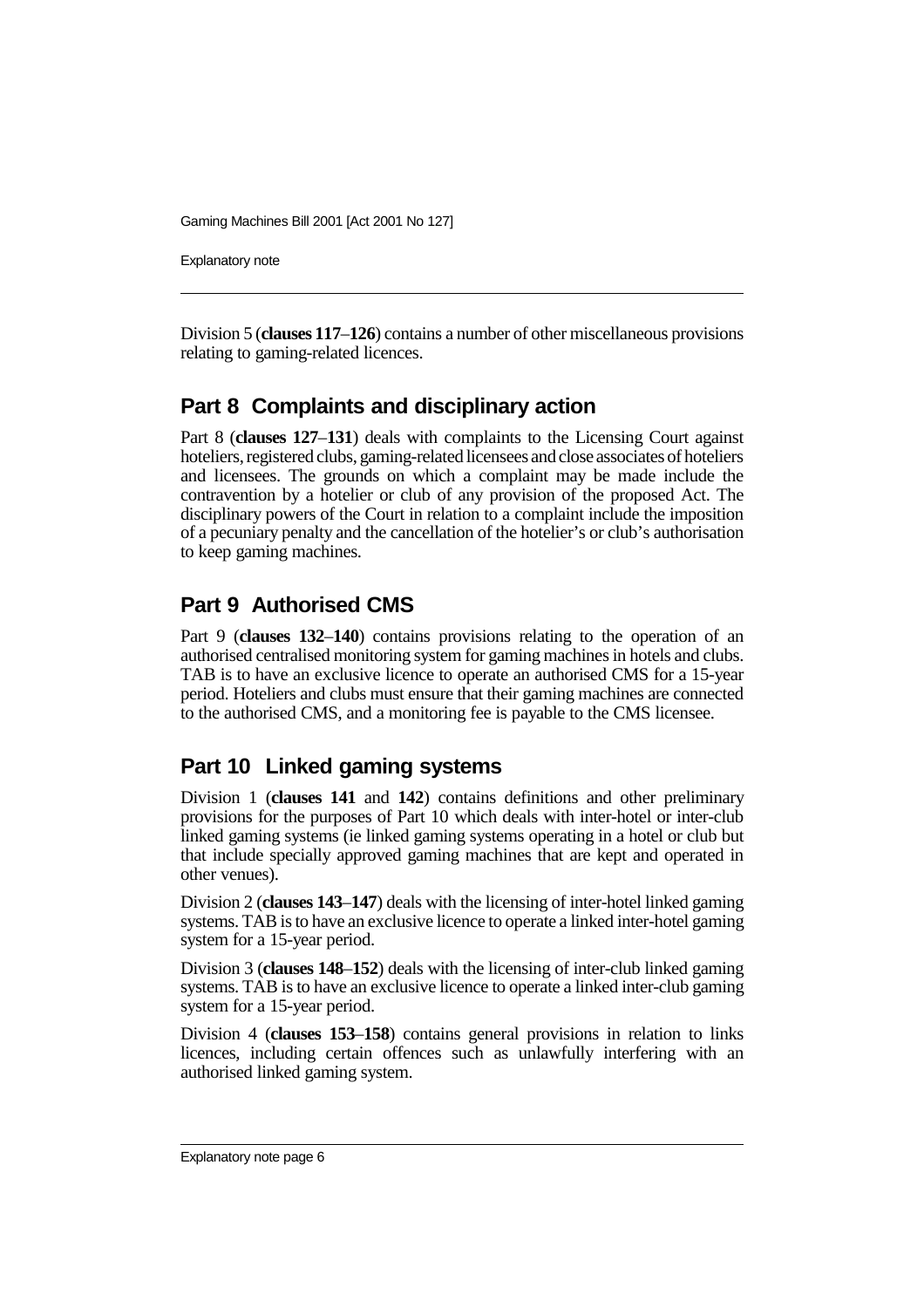Explanatory note

#### **Part 11 Investment licences**

Part 11 (**clauses 159**–**165**) deals with the granting of an investment licence which authorises the sale or supply of gaming machines to hotels and to share in the profits from the operation of those gaming machines. Special provision is made for the granting of an investment licence to TAB for an exclusive period up to 30 June 2013.

#### **Part 12 General provisions relating to CMS, links and investment licences**

Part 12 (**clauses 166**–**177**) deals with applications for a CMS licence, links licence or investment licence, the fees for CMS and links licences, the taking of disciplinary action against licensees by the Minister, the giving of directions by the Minister in relation to the operation of a CMS or linked gaming system or in relation to any activity carried on under an investment licence, and with other general matters in relation to the licences granted under Parts 9, 10 and 11 of the proposed Act. The granting of an exclusive license to TAB under those Parts, and any conduct authorised or required under the exclusive licence, is expressly exempted from the operation of the *Trade Practices Act 1974* of the Commonwealth and the *Competition Code of New South Wales*.

#### **Part 13 Investigation and enforcement powers**

Part 13 (**clauses 178**–**186**) contains powers of entry, inspection and seizure in relation to gaming machines and certain premises, and empowers special inspectors to require hoteliers and clubs to do certain things in relation to gaming machines.

#### **Part 14 Legal proceedings and related matters**

Division 1 (**clauses 187**–**190**) provides for appeals in relation to certain matters.

Division 2 (**clauses 191**–**203**) contains machinery provisions in relation to proceedings under the proposed Act before the Licensing Court and deals with other general procedural matters such as the issuing of penalty notices.